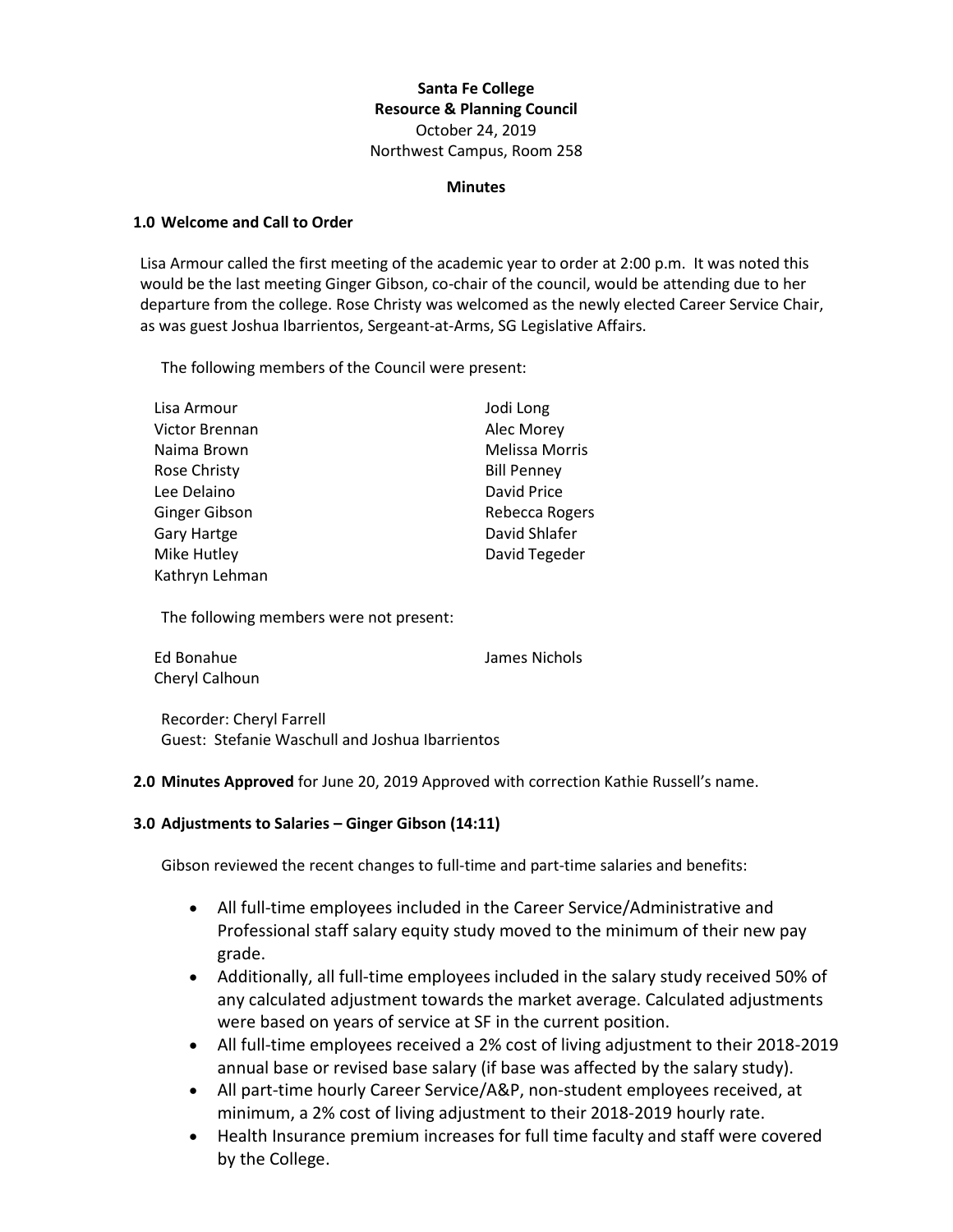There was discussion about the planned salary study for faculty. The study is being initiated this academic year. Any salary adjustment based on the study would occur following completion of the study, and would be dependent on availability of funds, as would further implementation of recommendations from the Career Service/A&P salary equity study. Availability of funds will be impacted by the state budget, which is currently unknown.

Gibson reviewed projected revenue streams as requested and reported they were down (\$200- 300K) due to the slight decrease in enrollment. Because of the challenging budgetary picture, she reminded the council that one of things done last year to accomplish the previously described adjustments to salaries was to put many positions on hold. These positions were not eliminated, but they were not funded for the current fiscal year. She anticipates that some of these positions, especially in ITS, will need to return to funded status.

## **4.0 Scheduled Meetings, Academic Year 2019-2020 – Lisa Armour**

In reviewing the Scheduled Meetings worksheet provided by Ginger Gibson of future presentations to the council, Dr. Armour asked what else they would like to propose for discussion. She restated that the RPC is charged with examining the alignment of budget requests with the strategic plan. The RPC is responsible for noting particularly strategic budget items and opportunities, and for providing these notes for consideration by the President's budget committee.

## Suggested discussion items for future meetings:

- Foundation how it works and relationship to college
- How budget is built RPC's Role

**Action Item:** Revise presentation dates to include moving the Equity Studies (CSC/A&P and Faculty) to end of list and ADD under April 23<sup>rd</sup> final approval of the Operating Revenue & Assumptions and any other information presented to President's Budget Committee on April 27<sup>th</sup> – Ginger Gibson **Action Item:** Add to a future agenda a formal statement of the RPC charge – Lisa Armour

## **5.0 Strategic Planning – Lisa Armour**

Armour updated the council on the work currently being done on the new strategic plan. A values survey has been disseminated to students, faculty, and staff; and, there are volunteers from the March workshop who are drafting strategy level ideas. Results will be brought to the council for review and discussion. This will an ongoing agenda item that pops up. All work will remain in the draft/discussion phase until Dr. Broadie arrives and has an opportunity to contribute to the process as he wishes.

## **6.0 Readings – Lisa Armour**

Armour asked the council about *A Vision for Equity* and whether the group would like to continue reading other case studies or pursue another option for discussion. The suggestion was made to find case studies that reflect similar vision, funding opportunities, and function in a similar fashion to our college. Armour stated she would review the remaining studies and provide the group with studies